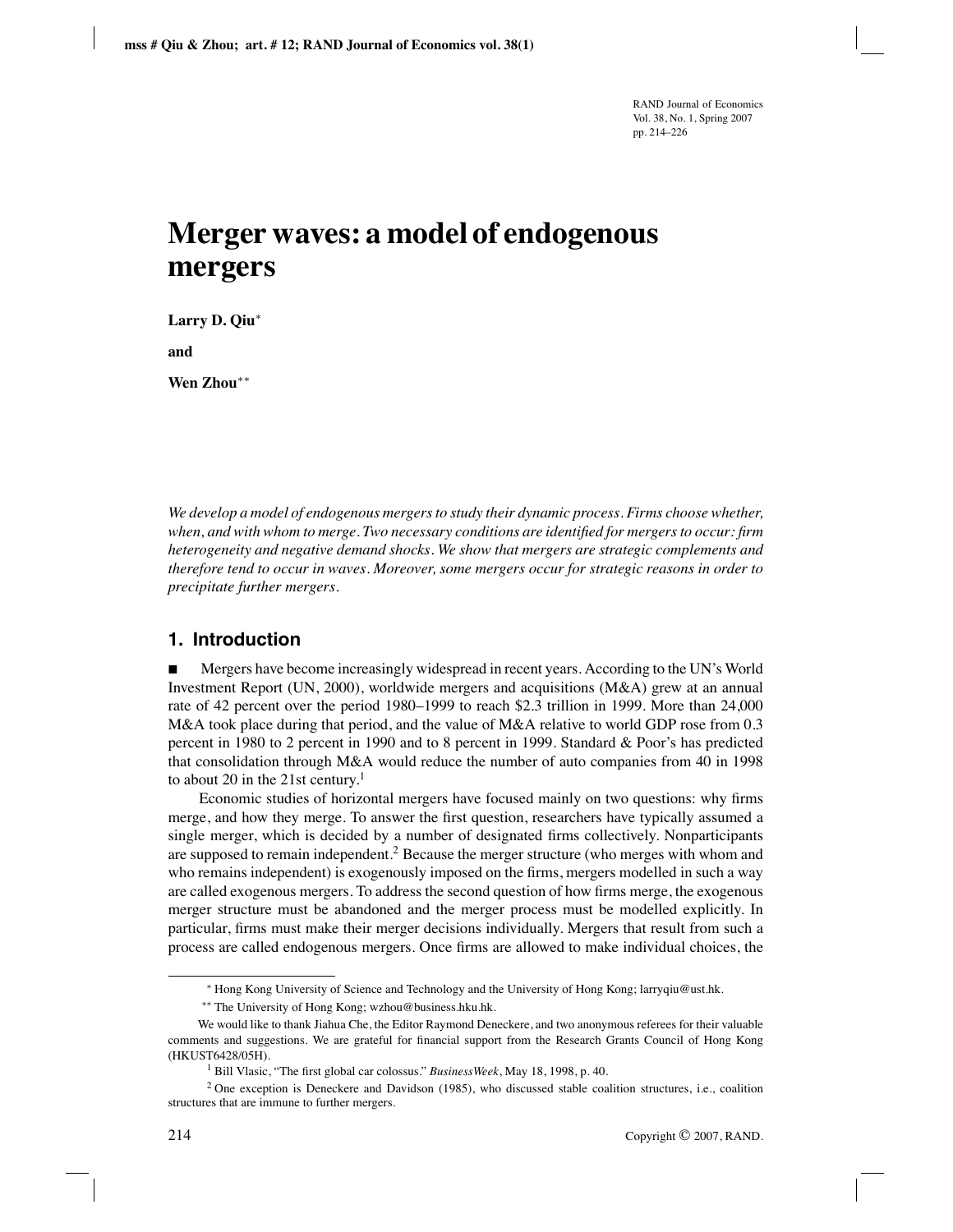resulting industry dynamics are greatly enriched, as multiple mergers may occur and firms may merge in response to some other mergers.

In this study, we present a model of endogenous mergers and study how firms merge in a dynamic process. Firms play a two-stage game. In the first stage, mergers occur sequentially in an endogenized order. Each merger is between one proposing firm that is drawn randomly and one target firm that is chosen by the proposer. After a merger is completed, another randomly drawn firm may propose another merger. This process continues until no further mergers occur, which ends the first stage. In the second stage, the surviving firms engage in Cournot competition and receive their payoffs.

We identify two necessary conditions for mergers to occur. Mergers occur only if firms have different marginal costs and the industry has experienced a shock that reduces demand. In Cournot competition, the profitability of any given merger depends on the interaction between two forces: the merging firms internalize the competition between themselves, which benefits them, and the nonmerging firms free-ride on the reduced competition by competing more aggressively, which hurts the merging firms. If firms are homogeneous with constant marginal costs, Salant, Switzer and Reynolds (1983) have shown that the second force dominates and, therefore, a two-firm merger will never occur. If firms are heterogeneous with different marginal costs, as in our model, merging firms will improve their production efficiency through technology transfer and therefore receive some extra benefit. For a given cost differential between the merging firms, the benefit is relatively large if the market size is small. A reduction of the market size, resulting from a negative demand shock, may therefore turn an unprofitable merger into a profitable one and cause the merger to occur.

The extensive-form game that we use allows us to characterize the equilibrium merger strategies, which usually lead to a unique path of mergers. For example, in a four-firm industry, we show that a negative demand shock will lead to a merger between the two firms with intermediate efficiency, followed by another merger between the most- and least-efficient firms. Indeed, such a pattern can be found in the real world. In 1986, the four largest brands in the U.S. carbonated soft drink industry were Coca-Cola, Pepsi, Seven-up and Dr Pepper, with respective retail sales shares of 37.4%, 28.9%, 5.7% and 4.6% (White, 1989). In January of that year, Pepsi announced its intention to purchase Seven-up. Three weeks later, Coca-Cola announced its intention to purchase Dr Pepper. Although neither merger materialized due to antitrust objections, $3$  the sequence of announced mergers matches the predictions from our analysis.

We find that mergers are strategic complements in the sense that firms' incentives to merge increase when some other firms also merge. This is because other mergers reduce the number of free riders for a given merger, making the merger more profitable. The complementarity between mergers implies that forward-looking firms may engage in mergers strategically. That is, firms may carry out an otherwise unprofitable merger in order to facilitate some further mergers that might otherwise not occur. We demonstrate the presence of strategic mergers in many cases. Because mergers are strategic complements, they tend to occur together, leading to a merger wave. Hence, our study offers an explanation for the well-documented observation that mergers tend to occur in waves, one of the "most consistent empirical features of merger activity over the last century" (Andrade, Mitchell, and Stafford, 2001, p. 104).

The predictions of our model are supported by empirical and anecdotal evidence. In a crossindustry empirical study of takeover activity in the 1980s, Mitchell and Mulherin (1996, p. 197) related many mergers to negative industry shocks: "A shock-driven decline in demand can ... pressure firms to merge ...." Dutz (1989) presented evidence of mergers in the steel industry as it faced declining demand. In the popular media, declining demand is often given as one of the major reasons behind some industries' merger waves. Furthermore, industrial analysts often view certain mergers as a response to other mergers in the same industry. For example, in the

<sup>3</sup> In June 1986, the U.S. Federal Trade Commission (FTC) decided that these mergers were likely to be anticompetitive and declared its preliminary decision to oppose them. Pepsi and Seven-up immediately cancelled their merger plans, but Coca-Cola appealed to the Federal District Court and eventually lost the case.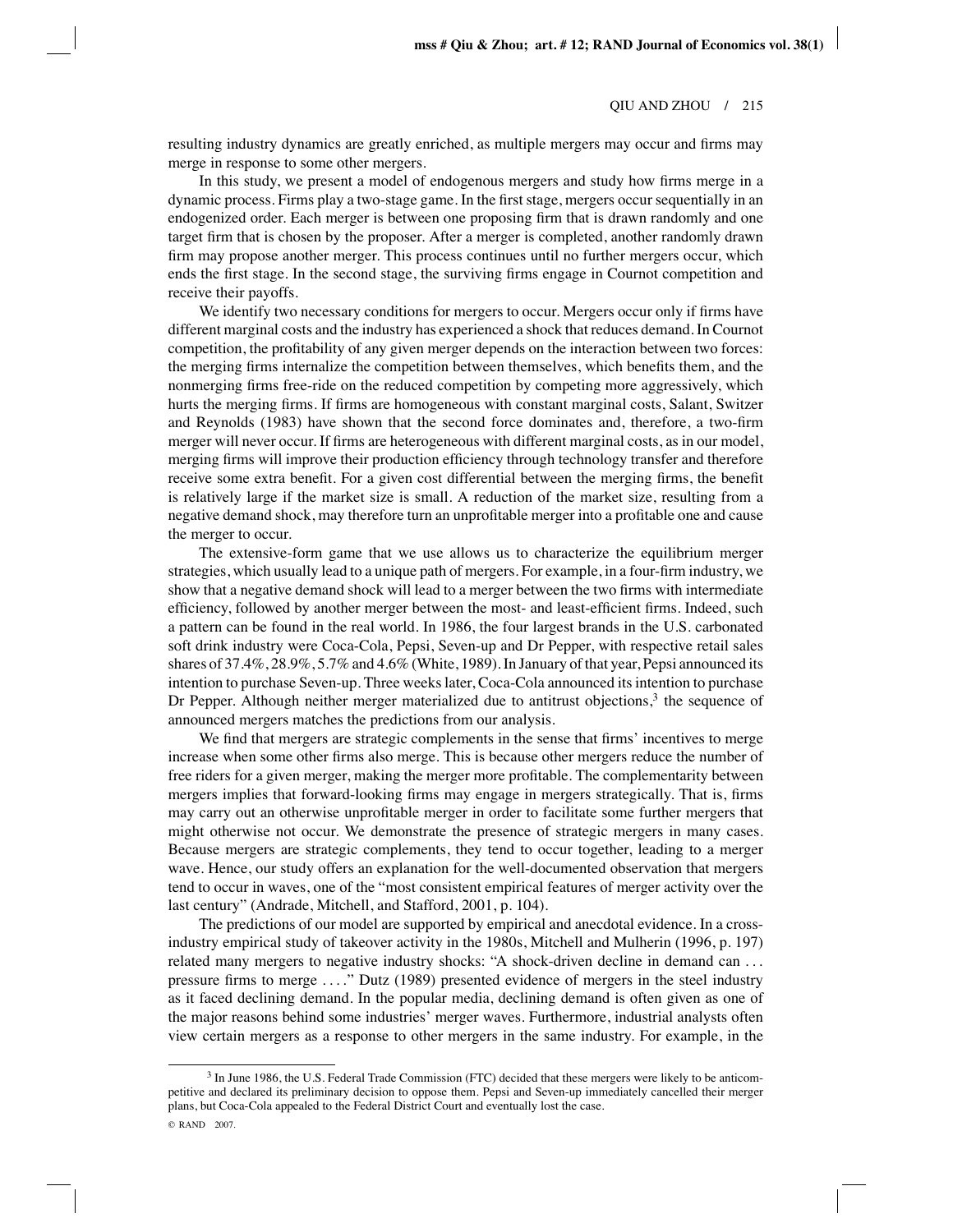oil and petroleum industry, oil prices plummeted in the late 1990s due to decreased demand and overproduction. Then, the biggest firms in the industry began seeking large-scale consolidations. British Petroleum and Amoco were two of the first firms to pursue such a move in August 1998. A few months later, Exxon and Mobil began their \$88 billion merger, the largest in U.S. corporate history. A few weeks later, France's Total SA and Belgium's Petrofina SA joined the consolidation frenzy. In March of 1999, BP Amoco and Atlantic Richfield unveiled their \$25 billion merger plan (Hill, 1999). Commenting on the merger between Conoco and Philips Petroleum in 2001, an article in *The Economist* (November 22, 2001, p. 60) remarked "it is surely no coincidence that the previous wave of mergers swelled just as oil prices collapsed to around \$10 a barrel." <sup>4</sup>

The growing literature on endogenous mergers is still small. Previous contributions have been made by Kamien and Zang (1990), Barros (1998), Gowrisankaran (1999), Fauli-Oller (2000), and Gowrisankaran and Holmes  $(2004)$ .<sup>5</sup> Due to the complexity of the problem, the merger process in most models is endogenized only partially. For example, researchers have restricted the number of firms to three (Barros, 1998) or four (Fauli-Oller, 2000), or assumed that mergers occur in a predetermined order (Gowrisankaran, 1999; Fauli-Oller, 2000).<sup>6</sup> Our study, by contrast, attempts to model endogenous mergers more completely. We assume an arbitrary number of firms that may differ in their marginal costs, and we endogenize the order of mergers. Although Kamien and Zang (1990) modelled the merger process in a general way, because their firms are identical, they missed the more interesting question of which mergers will occur. They concluded only that full monopolization through mergers will not happen.

Although merger waves prevail in reality, few existing models are sufficiently rich to explain them. By modelling mergers in a simultaneous game, Kamien and Zang excluded the possibility of strategic mergers and merger waves. While Gowrisankaran (1999) assumed that mergers occur sequentially, his analysis focused on industry dynamics through merger, investment, entry and exit with random returns, rather than on the strategic interaction between mergers. To our knowledge, Fauli-Oller (2000) has provided the only theoretical framework for the study of strategic mergers, $\frac{7}{1}$ but his merger game (two efficient firms take turns to bid for two inefficient firms) is not completely endogenous. We analyze strategic mergers when the merger structure and sequence are both endogenous, thus providing a more realistic setting for the study of merger waves.

The article is organized as follows. After setting up the model in Section 2, we discuss firm strategies and the profitability of mergers in Section 3. These results are needed in later analysis to derive the equilibria. In Section 4, a four-firm industry is thoroughly analyzed as a special case. We show how to derive the equilibrium. All of the major results in the study, including negative demand shocks as causes of mergers, strategic mergers and merger waves, are present in this special case. Finally, Section 5 presents the results for the general case and discusses their implications. Section 6 concludes. All proofs are provided in the Appendix.

### **2. The model**

Consider an industry in which  $n (n \geq 3)$  risk-neutral firms produce a homogeneous good. The set of these firms is denoted as *N*. Each firm has a constant marginal cost,  $c_i \geq 0$  for firm *i*  $(i = 1, 2, \ldots, n)$ , and zero fixed costs. The firms are indexed so that  $c_1 \leq c_2 \leq \cdots \leq c_n$ . Market demand is given as  $p = \alpha - Q$ , where p is the market price, Q is the total output of the *n* firms, and  $\alpha$  represents the market size. Assume no entry.

<sup>4</sup> Similar dynamics can be found in virtually every industry: pharmaceuticals (*The Economist*, March 27, 2004, p.60), health management (Hill, 1999), software (*The Economist*, December 29, 2004, p. 47), pulp and paper (Hill, 1999), and automobiles (*New York Times*, November 14, 1998, p. 1).

<sup>5</sup> Some researchers have used cooperative games to analyze endogenous mergers (Barros, 1998; Horn and Persson, 2001). For our purpose of analyzing the dynamic process of mergers, the noncooperative game is the proper analytical tool.

<sup>6</sup> Neary (2004) also tried to endogenize the order of mergers in modelling cross-border mergers with two types of firms.

 $<sup>7</sup>$  Nilssen and Sorgard (1998) studied the interaction between two sequential exogenous mergers.</sup>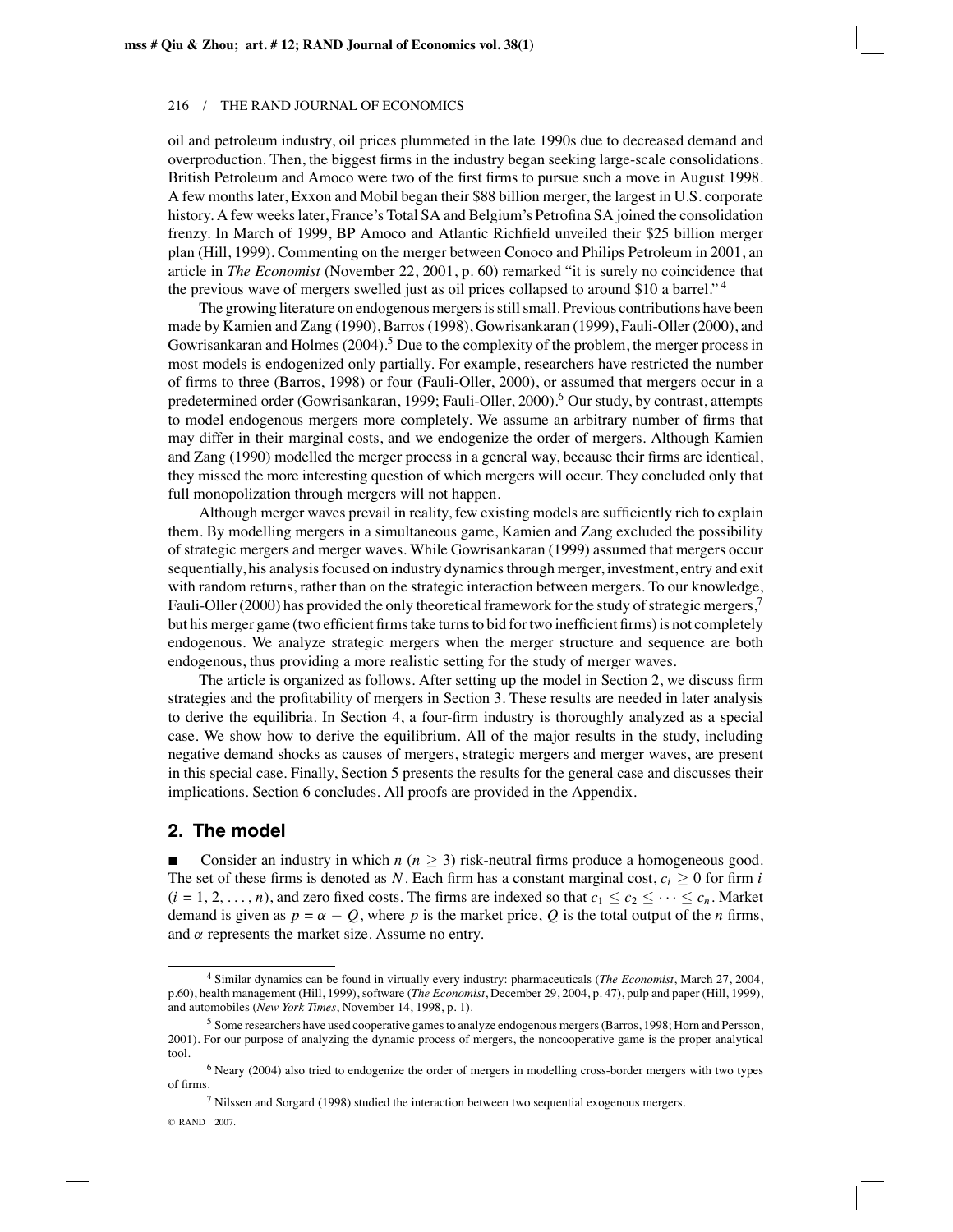Firms can merge. Assume that any merger is between two firms. Because marginal costs are constant, when two firms merge the merged entity will shut down the high-cost unit and use only the low-cost unit for production. Let  $i + j$  stand for the merger between firms  $i$  and  $j$ . Then, the merged entity's marginal cost is equal to  $\min\{c_i, c_j\}$ , or  $c_{\min\{i,j\}}$ . Therefore, a merger can be viewed as an acquisition of a high-cost firm (hereafter the acquiree) by a low-cost firm (hereafter the acquirer).

The firms engage in a two-stage game. In the first stage, they make merger decisions. Assume that mergers take place sequentially in multiple rounds, one round for each merger. The number of rounds will be determined endogenously. A firm may participate in multiple rounds of mergers as long as it has not been acquired. At the beginning of each round, a firm is drawn randomly from the pool of existing firms. The drawn firm may pass or propose a merger. If it passes, there will be another random draw from the same pool. If the firm proposes (in which case it is called the proposer), it specifies a merger partner (the target) and an acquisition price that is paid by the acquirer to the acquiree.<sup>8</sup> The target may then accept or reject the proposal. If the target accepts, the merger takes place (i.e., the acquiree leaves with the payment) and the game proceeds to the next round. If the target rejects the proposal, the entire merger stage ends.<sup>9</sup> If all firms have been drawn and they all choose to pass, the merger stage also ends. In the second stage, all remaining firms carry out Cournot competition and receive their payoffs. We look for the Markov Perfect Equilibria (MPE) of the game, i.e., equilibria in which firms' strategies depend only on payoff-relevant histories of their past actions (Maskin and Tirole, 2001).

Two clarifications are in order. First, we use two distinct pairs of terms to describe the relationships between two firms that merge. In the acquirer-acquiree pair, the acquirer has the lower cost and the acquiree has the higher cost. In the proposer-target pair, the proposer is the firm that makes a merger proposal and the target is the firm that receives the proposal. Depending on their relative costs, both the proposer and the target can be an acquirer or an acquiree. Second, our extensive-form game implies that the proposer captures the entire surplus of a particular merger. That is, the proposer has all the bargaining power *ex post*. However, since the two merging firms have an equal chance of being the proposer, they have the same bargaining power *ex ante*.

We make two assumptions.

*Assumption 1.*  $\alpha \geq \alpha_0 \equiv (n+1)c_n - \sum_{i=1}^n c_i$ .

*Assumption 2*. Mergers can proceed up to a duopoly, but full monopolization is not allowed.

The first assumption ensures that all firms produce nonnegative quantities. There are two justifications for the second assumption. On the one hand, it captures the idea that, somewhere down the road in the merger process, the antitrust authority will step in and prevent a merger that will substantially increase the existing firms' market power. On the other hand, if full monopolization is allowed, we can show that, without a trigger, mergers occur spontaneously and the industry invariably ends up with a monopoly. Then the original market structure of *n* firms is unjustifiable. Note that the cutoff line between monopoly and duopoly is inconsequential. If the line is moved so that the industry must have at least three or four firms, our major conclusions still hold.

For convenience, we list the following notation that is used in the analysis (exact definitions are provided later):

$$
M: \text{ a subset of } N
$$
  
\n
$$
\pi_i^M: \text{ firm } i \text{'s Cournot profit in } M
$$
  
\n
$$
v_i^M: \text{ firm } i \text{'s expected payoff in } M
$$
  
\n
$$
u_k^{M,i+j} \text{ for } k \in \{i, j\}: \equiv v_{\text{min}\{i, j\}}^{M \setminus \text{max}\{i, j\}} - \pi_{\{i, j\}\setminus k}^M, \text{ proposer } k \text{'s payoff from } i + j \text{ in } M
$$

<sup>&</sup>lt;sup>8</sup> If the proposer is the acquirer, it offers to acquire the target at the price; if the proposer is the acquiree, it asks to be acquired at the price.

<sup>&</sup>lt;sup>9</sup> We have also analyzed an alternative merger game in which the game continues even when a merger proposal is rejected. We found no change to the equilibrium. See the discussion in Section 6.

<sup>©</sup> RAND 2007.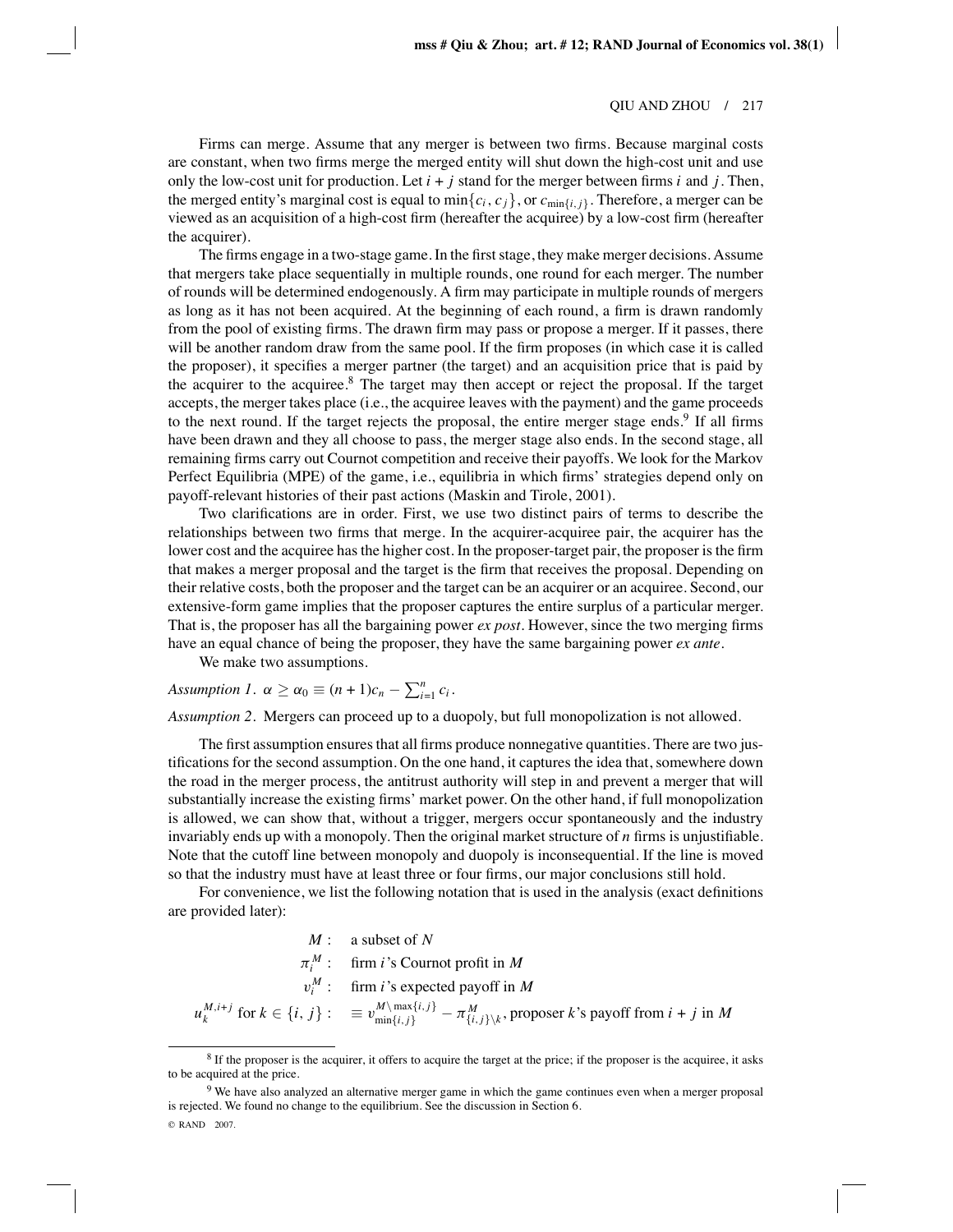$$
\Delta \pi_{i,j}^M := v_{\min\{i,j\}}^M - \pi_i^M - \pi_j^M
$$
, profitability of  $i + j$  in  $M$   

$$
\alpha_{i,j}^M := \text{value of } \alpha \text{ below which } i + j \text{ is profitable in } M.
$$

#### **3. Preliminaries**

 In this section, we first derive the second-stage equilibrium for any given merger outcome resulting from the first-stage game. Then, we move back to the first stage to analyze firms' strategies and the profitability of the mergers. The analysis serves as the stepping stone for us to derive the equilibrium of the whole game.

 $\Box$ **The second-stage: Cournot profits.** Consider a set,  $M \subseteq N$ , of firms that engage in Cournot competition. We can easily obtain firm  $i$ 's ( $i \in M$ ) Cournot quantity and profit as

$$
q_i^M = \frac{\alpha + C_M}{m+1} - c_i \quad \text{and} \quad \pi_i^M = (q_i^M)^2 = \left(\frac{\alpha + C_M}{m+1} - c_i\right)^2,
$$

where  $m \equiv |M|$  is the number of firms in *M* and  $C_M = \sum_{j \in M} c_j$ . Immediately, we have:

*Lemma 1*.  $\pi_i^{M'} > \pi_i^{M}$  for all  $i \in M' \subset M$ .

Lemma 1 implies that a firm benefits from mergers among its competitors, a conclusion known in the literature as the free-riding effect of mergers (Salant, Switzer, and Reynolds, 1983).

 $\Box$  **The first-stage: strategies and merger profitability.** Given a set, *M*, of firms, let  $v_i^M$  denote firm *i*'s ( $i \in M$ ) expected payoff in *M*. If there is no merger in *M*,  $v_i^M = \pi_i^M$ . If, in a merger proposal, *i* acquires *j* at acquisition price *T* , then, conditional on the proposal being accepted,  $v_i^M = v_i^{M \setminus j} - T$ ,  $v_j^M = T$  and  $v_k^M = v_k^{M \setminus j}$  for  $k \in M \setminus \{i, j\}$ . As we will see,  $v_i^M$  and  $\pi_i^M$  are two important values that determine *i*'s optimal strategies in the merger stage.

A firm needs to make a decision when it is drawn or when it is a target. A drawn firm chooses between "pass" and "propose a merger" and, in the latter case, chooses the target and the acquisition price. A target chooses between "accept" and "reject."

#### $\Box$ **Target's optimal strategy and proposer's acquisition price.**

*Lemma 2.* If *i* proposes acquiring *j* at acquisition price  $T$ , then,

- (i) *j* accepts the proposal if and only if  $T \ge \pi_j^M$  for  $i < j$  and  $T \le v_j^{M \setminus i} \pi_j^M$  for  $i > j$ .
- (ii) *i*'s optimal acquisition price is  $T = \pi_j^M$  for  $i < j$  and  $T = v_j^{M \setminus i} \pi_j^M$  for  $i > j$ .

Therefore, once a target, say,  $j$ , is chosen, the acquisition price will be such that the target's expected payoff, regardless of whether it is the acquirer or acquiree, is  $\pi_j^M$ , and the target will accept the proposal. As a result, the proposer, say, *i*, has a payoff  $u_i^{M,i+j} = v_{\min\{i,j\}}^{M \setminus \max\{i,j\}} - \pi_j^M$ . From now on, we focus on the proposer's other choices; namely whether to pass or propose and, in the latter case, to whom.

 $\Box$ **Proposer's preferences.** Based on Lemmas 1 and 2, we have  $v_i^M \ge \pi_i^M$  for any  $i \in M$ . The following two lemmas state a proposer's preference.

*Lemma 3.* For  $i, j \in M$  and  $i < j, u_i^{M,i+j} < v_i^{M \setminus j}$ .

*Lemma 4.* For *i*,  $j, k \in M$  and  $i < j < k$ , if there is no further merger,

(i) 
$$
u_k^{M,i+k} > u_k^{M,j+k}
$$
;  
\n(ii)  $u_i^{M,i+k} > u_i^{M,i+j}$  if and only if  $m(q_j^M + q_k^M) > (q_i^{M \setminus j} + q_i^{M \setminus k})$ .

Lemma 3 states that a proposer prefers passing if its intended acquiree will be acquired by a third firm. Lemma 4 indicates a proposer's optimal choice of target when there is no further © RAND 2007.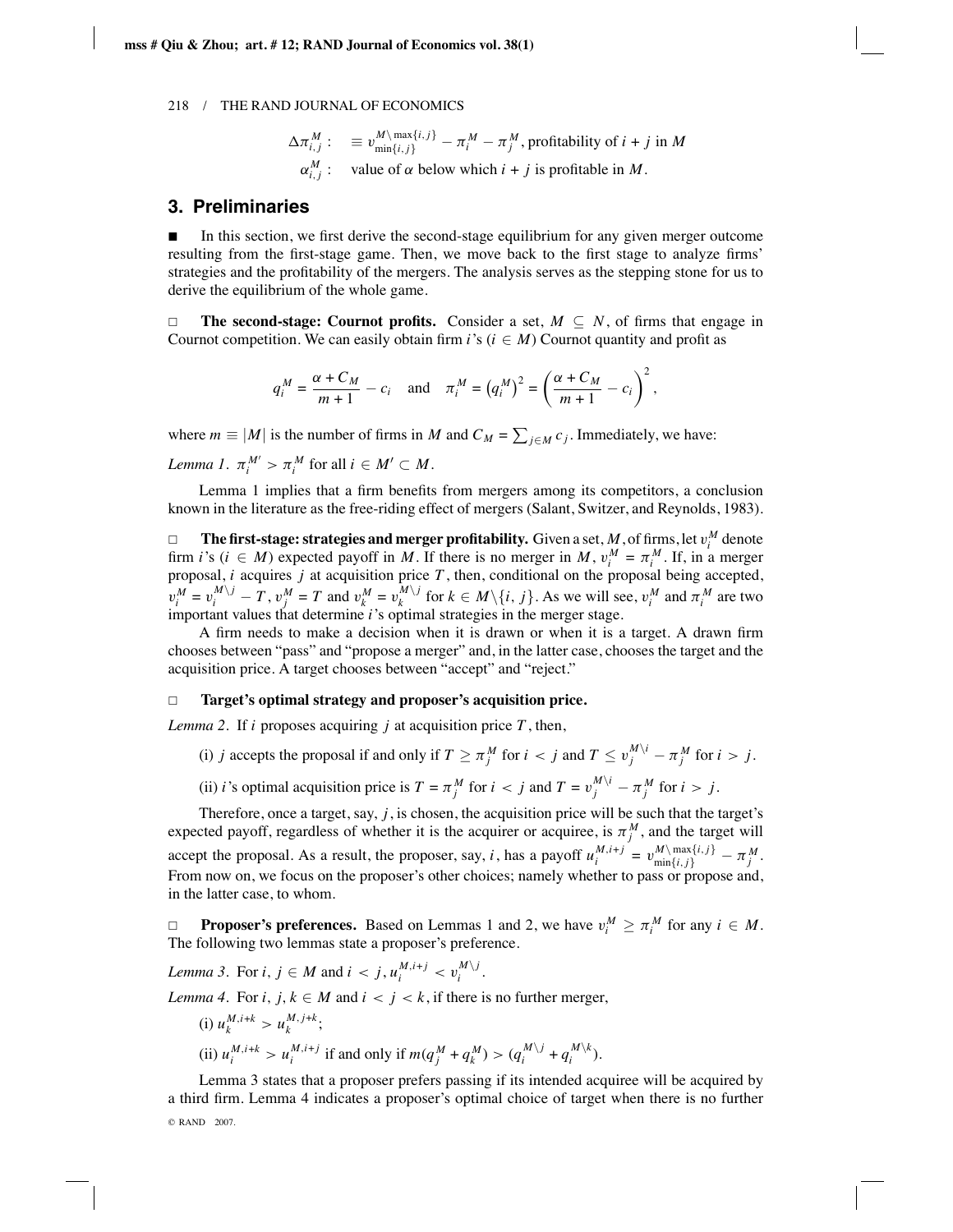merger: if the proposer seeks to be acquired, its target should be the most efficient firm in *M*; if the proposer seeks to acquire some firm, its target should generally be the least efficient firm in  $M$ .<sup>10</sup> The intuition for Lemma 4 is the following. When a firm  $(k)$  is acquired, regardless of who the acquirer is, the market structure after the merger is the same: firm *k* drops out and market competition is reduced. A more efficient acquirer, however, benefits more from the reduced competition and therefore generates more surplus to the merging firms. When a firm (*i*) proposes acquiring another firm, the market structure after the merger depends on who the acquiree is. A more efficient acquiree means the elimination of a stronger rival and thus a greater reduction of competition. However, *i* needs to pay more for the elimination because the acquiree's premerger profit is also higher. In Cournot competition, the acquirer pays the full cost of eliminating a rival but receives only a fraction of the benefit of the reduced competition (the free-riding effect). It turns out that the merger is generally more profitable when the acquiree is less efficient.

**Merger profitability.** Denote  $\Delta \pi_{i,j}^M \equiv v_{\text{min}\{i,j\}}^{M \setminus \text{max}\{i,j\}} - \pi_i^M - \pi_j^M$  as the profitability of *i* + *j* in *M*. The merger is said to be profitable if and only if  $\Delta \pi_{i,j}^M \geq 0$ . An unprofitable merger will never take place because neither of the two firms will propose it; passing is a better choice:  $v_i^M \ge \pi_i^M > v_{\min\{i,j\}}^{M \setminus \max\{i,j\}} - \pi_j^M = u_i^{M,i+j}$  and similarly for firm j. Profitability is therefore a  $\sum_{i=1}^{n}$  condition for a merger to take place. The following lemma gives a sufficient condition.

*Lemma 5*. Given *M*, if  $i + j$  is the only profitable merger, then there is a unique MPE in which (when drawn to move) *i* proposes to *j*, *j* proposes to *i*, and all other firms pass. The MPE results in a unique equilibrium merger of *i* + *j*.

For a merger to occur as the unique equilibrium, a sufficient condition is that the merger is the only profitable merger in *M*. This condition is not necessary. Even if there exist multiple profitable mergers, a merger  $i + j$  may still be the unique equilibrium. This will be the case if the equilibrium strategies are such that *i* and *j* propose to each other while all other firms pass.

If  $i + j$  is the unique equilibrium merger in M, Lemma 2 implies that *i* receives  $u_i^{M, \hat{i}+j}$  (when *i* proposes to *j*) with probability 1/2 and  $\pi_i^M$  (when *j* proposes to *i*) with probability 1/2. Hence, *i*'s expected payoff is

$$
v_i^M = \frac{1}{2}\left(v^{M\backslash \max\{i,j\}}_{\min\{i,j\}} - \pi^M_j\right) + \frac{1}{2}\pi^M_i = \pi^M_i + \frac{1}{2}\Delta\pi^M_{i,j}.
$$

Similarly,  $v_j^M = \pi_j^M + \frac{1}{2} \Delta \pi_{i,j}^M$ . That is, for a unique equilibrium merger, the two merging firms expect to split the merger surplus equally.

We now state the market condition for a profitable merger.

*Lemma 6*. Consider a possible merger between *i* and *j* ( $i < j$ ) in *M* with  $m \geq 3$  and assume no further mergers. Then,  $i + j$  is profitable if and only if

$$
\alpha \leq \frac{(m+1)}{(m-1)^2-2} \left\{ (m^2-1)c_j - 2mc_i \right\} - C_M \equiv \alpha_{i,j}^M.
$$

Notice that the condition is never satisfied if all costs are identical:  $\alpha_{i,j}^M = \alpha_0 = c$  if  $c_k = c$  for  $k \in M$ . Merging firms reduce their competition in order to raise their joint profits. The reduced competition, however, induces nonmerging firms to expand, which hurts the merged firms.<sup>11</sup> If costs are identical, the damage from nonmerging firms' expansion dominates and the merger is never profitable (Salant, Switzer, and Reynolds*,* 1983). If costs are different, the merging firms gain

 $10$  The condition for (ii) is generally satisfied unless both acquirees are extremely weak and there are very few firms in *M*.

 $11$  If firms compete in prices, the reaction from nonmerging firms will benefit the merged firms (Deneckere and Davidson, 1985).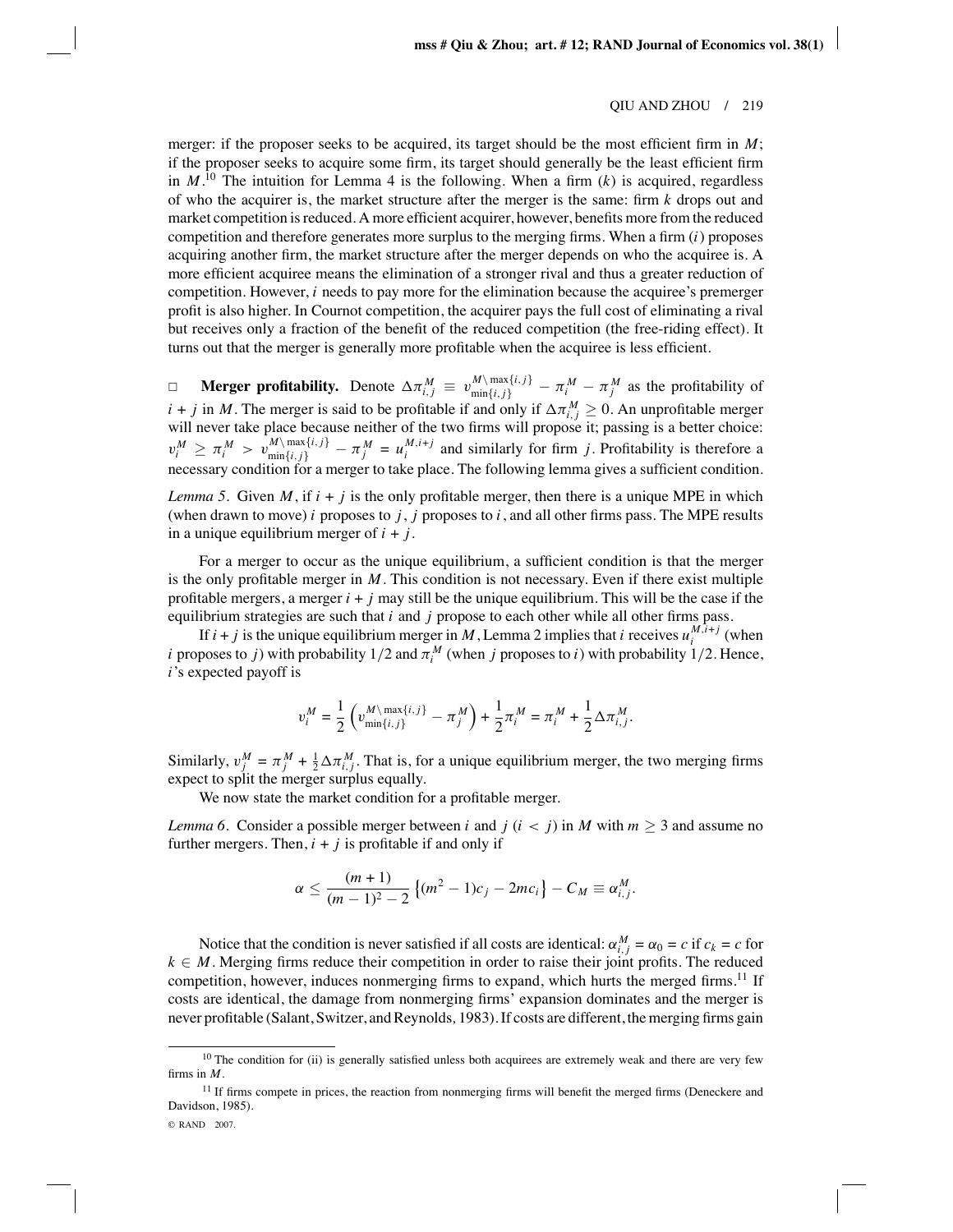some extra benefit from the improved production efficiency.<sup>12</sup> Since costs are measured relative to the market size, when  $\alpha$  is small, the efficiency improvement from a given cost differential is substantial and the merger becomes profitable.

# **4. Special cases**

 Lemmas 1–6 help us derive the firms' equilibrium strategies that result in an equilibrium merger configuration, i.e., a series of mergers in a particular order. In this section, we demonstrate how this can be done through the special case of  $n = 4$ . The analysis allows us to see some interesting features of mergers such as strategic mergers and merger waves. It also shows how mergers may be triggered by demand shocks.

The general procedure of deriving the equilibrium is the following. List all possible merger configurations. For every configuration, find the range of  $\alpha$  in which the configuration is profitable, i.e., every merger in the configuration is profitable. Since the last merger in any given configuration is profitable only when  $\alpha$  is below a critical value (Lemma 6), the range of  $\alpha$  for a profitable configuration will necessarily have an upper bound (and may also have a lower bound). Put together the configurations and the associated  $\alpha$ -ranges. Within a range, if there is only one profitable configuration, it will be the unique equilibrium (Lemma 5). If there are several profitable configurations, we need to further analyze each active firm's preference among profitable mergers in each round using Lemmas 3 and 4 (see the Appendix for details in the specific cases of *n* = 3, 5 and 6). For any  $\alpha \ge \alpha_0$ , such an analysis will lead to a unique MPE, from which the equilibrium merger configurations can be derived.<sup>13</sup>

Now consider the case of  $N = \{1, 2, 3, 4\}$  with  $c_i = i - 1$  for  $i \in N$ . Then,  $\alpha_0 = 9$ . By Assumption 2, a configuration can have at most two mergers. For configurations that contain a single merger (there are six of them), Lemma 6 applies and the critical value is  $\alpha_{i,j}^N = (5/7)(15c_j 8c_i$ ) − 6. The highest  $\alpha_{i,j}^N$  is for  $i = 1$  and  $j = 4$  with  $\alpha_{1,4}^N = 26.1$ . Therefore, when  $\alpha > 26.1$ , there is no equilibrium that contains a single merger.

Consider configurations that contain two sequential mergers. The acquiree in the first round must be firm 2, 3 or 4. If firm 2 is acquired (by firm 1) in the first round, we can show (see similar analysis for  $n = 3$  in the Appendix) that the remaining firms will have a further merger of  $1 + 4$  for  $19 < \alpha \leq 43$  and no merger for  $\alpha > 43$ . Given the second-round merger, however, the first-round merger,  $1 + 2$ , is unprofitable for  $\alpha > 19$ . If firm 3 is acquired (by 1 or 2) in the first round, we can again show that the remaining firms will have a further merger of  $1 + 4$  for  $12 < \alpha \leq 44$  (and no merger for  $\alpha > 44$ ). This implies two possible merger configurations:  $1 + 3 \Rightarrow 1 + 4$  (i.e.,  $1 + 3$ ) followed by  $1 + 4$ ) and  $2 + 3 \Rightarrow 1 + 4$ . We find that the first-round merger  $1 + 3$  is unprofitable for  $\alpha > 22.2$ , while 2 + 3 is profitable for any  $\alpha \ge \alpha_0$ . Finally, if firm 4 is acquired in the first round, we can show (see the proof for the case of  $n = 3$  in the Appendix) that the remaining firms will not merge when  $\alpha > 29$ .

In summary, for  $\alpha \in (29, 44]$ ,  $2 + 3 \Rightarrow 1 + 4$  is the only profitable configuration. By Lemma 5, there is a unique MPE: in the first round, firms 2 and 3 propose to each other while firms 1 and 4 pass; in the second round, firms 1 and 4 propose to each other while firm 2 passes. The MPE results in a unique merger configuration:  $2 + 3 \Rightarrow 1 + 4$ .

A similar (albeit much more complicated) analysis can be used to derive the equilibrium for  $\alpha \in [\alpha_0, 29]$ , which shows that mergers always occur in this range. On the other hand, the above analysis has revealed that no merger occurs for  $\alpha > 44$ . In fact, this pattern exists for any general *n*: there exists a critical value of  $\alpha$  such that mergers occur if and only if  $\alpha$  is below the level.

The relationship between the two mergers in the equilibrium can be found by comparing the critical values of  $\alpha$  for various merger configurations. It turns out that  $2 + 3$  is unprofitable unless 1 and 4 merge subsequently. Conversely, 1 + 4 is unprofitable unless 2 and 3 have merged. We can

 $12$  Production efficiency is improved because the merged firms can produce any joint output at a cost lower than that without the merger. We can think of the acquiree as adopting the more-advanced technology from the acquirer.

 $13$  Notice that a unique MPE may or may not result in a unique merger configuration.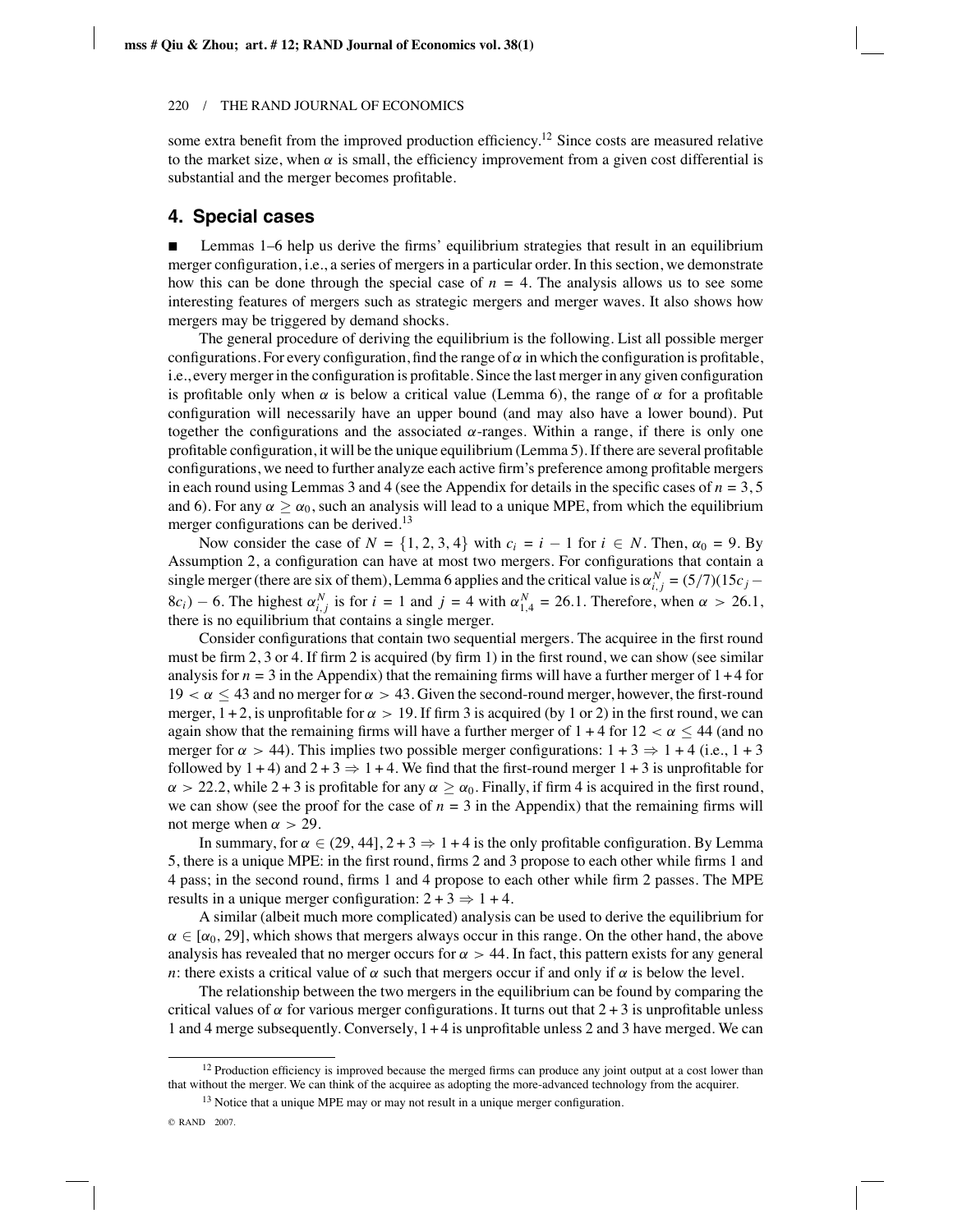| N                     | Range of $\alpha$ | Equilibrium Merger Configuration(s)                                                   |
|-----------------------|-------------------|---------------------------------------------------------------------------------------|
| $\{1, 2, 3\}$         | $(29, \infty)$    | No merger                                                                             |
|                       | (6.9, 29]         | $1 + 3$                                                                               |
|                       | (6.6, 6.9]        | $1 + 3$ with prob. 2/3 and $1 + 2$ with prob. 1/3                                     |
|                       | (5, 6.6]          | $1 + 2$                                                                               |
| $\{1, 2, 3, 4\}$      | $(44, \infty)$    | No merger                                                                             |
|                       | (29, 44]          | $2+3 \Rightarrow 1+4$                                                                 |
| $\{1, 2, \ldots, 5\}$ | $(59, \infty)$    | No merger                                                                             |
|                       | (44, 59]          | $1+4 \Rightarrow 2+3 \Rightarrow 1+5$                                                 |
| $\{1, 2, \ldots, 6\}$ | $(74, \infty)$    | No merger                                                                             |
|                       | Slightly below 74 | $2 + i \Rightarrow 1 + i \Rightarrow 2 + 3 \Rightarrow 1 + 6$ , in which $i = 4$ with |
|                       |                   | prob. 1/3, $i = 5$ with prob. 2/3, and $j = \{4, 5\} \setminus i$                     |

**TABLE 1 Equilibrium Merger Configurations for** *n* **= 3, 4, 5, 6**

show that firms' incentives to merge increase when other firms also merge. Therefore, mergers are strategic complements, which immediately implies that mergers tend to occur together, leading to a merger wave. Furthermore, in the example's wave of mergers, the first merger is strategic because, given it is unprofitable, it serves the explicit purpose of inducing a further merger that will otherwise not occur.

So far we have analyzed the case of  $n = 4$ . A similar analysis can be applied to  $n = 3, 5$ , and 6 (with  $c_i = i - 1$  for  $i \in N$ ), and we report in Table 1 the equilibrium merger configurations of these cases. For  $n = 3$ , we have a complete characterization of equilibrium merger configurations for  $\alpha \ge \alpha_0$ ; for  $n > 3$ , we report only the equilibrium merger configurations for a subset of  $\alpha$ , as the complexity of the analysis increases with *n* exponentially. The analyses and results reveal a common feature in all cases: mergers are caused by negative demand shocks, they occur in waves, and some mergers are strategic.

## **5. The general case**

Return now to the general case with *n* firms and general costs. Define

$$
\alpha(k) = f(k)c_n - g(k)c_1 - \sum_{i=1}^{n-k} c_i,
$$

where  $k \in \{1, 2, \dots, n-2\}, f(k) = [(n-k+1)^3 + n - k + 1]/[(n-k)^2 - 2]$  and  $g(k) =$  $[2(n-k)^2 + 6n - 6k + 4]/[(n-k)^2 - 2]$ . As shown in the Appendix,  $\alpha(k)$  is the value of  $\alpha$ below which exactly *k* mergers occur in *N*. Let  $\alpha^*$  be the maximal value of  $\alpha$  and  $k^*$  be the maximizer. We now state the main result of the study.

*Proposition*. A necessary condition for any merger to occur is  $\alpha < \alpha^*$ . If mergers occur when  $\alpha$ is slightly below  $\alpha^*$ , the merger configuration(s) must have the following features:

- (i) there are *k*<sup>∗</sup> rounds of mergers;
- (ii) the *k*<sup>∗</sup> least-efficient firms are acquired; and
- (iii) the last-round merger is between firm 1 and firm *n*.

The proposition provides a necessary condition for mergers. Firms start to merge only when the market size,  $\alpha$ , is below a critical level. The proposition also characterizes some properties of the mergers for  $\alpha$  slightly below the level. In the rest of this section, we discuss the applications and implications of the proposition.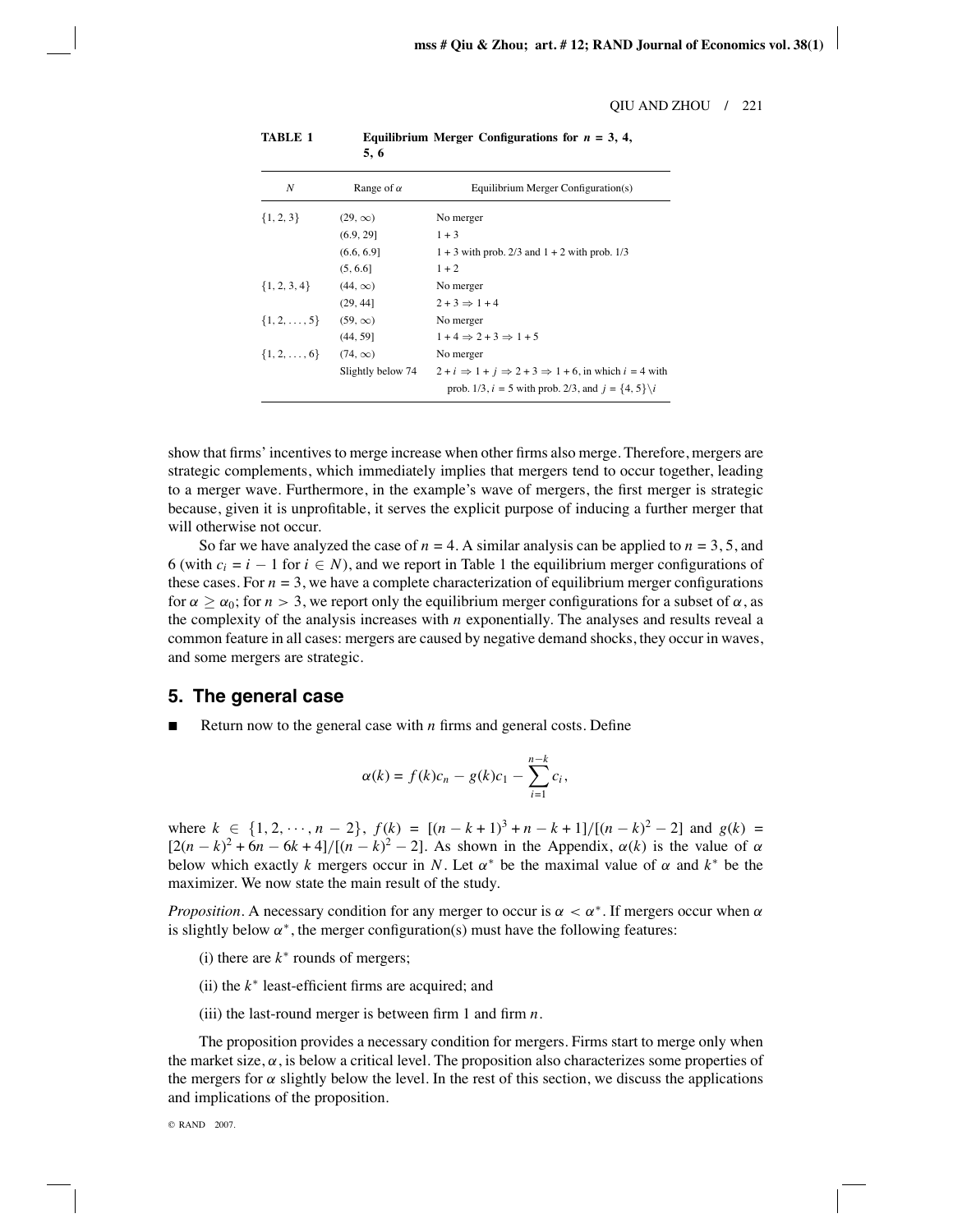$\Box$  **The role of demand shocks and firm heterogeneity.** A model of endogenous mergers needs to explain not only how firms merge, but also what triggers the mergers. We have used the special cases in the previous section to demonstrate how firms merge. Now Proposition 1 identifies one factor that may trigger mergers: firms start to merge only when the demand is below a critical level. Since the original market structure with *n* firms (i.e., no firms merge) must also be an equilibrium, the demand must be above the critical level originally. Mergers therefore must have been caused by a drop in the demand. In other words, mergers are caused by a negative demand shock.

Firm heterogeneity also plays an important role in mergers. If firms are identical, i.e.,  $c_i = c$ for  $i \in N$ , we have  $\alpha_0 = c$  and  $\alpha(k) = c$  for all  $k \in [1, n - 2]$ , and the necessary condition in Proposition 1 is never satisfied. Thus, firms will never merge in response to any demand shock if they all have identical, constant marginal costs. This result has also been obtained in other endogenous merger models in which firms move simultaneously (Kamien and Zang, 1990; Thoron, 1998). Our result is stronger because we show that firms do not merge even when they move sequentially. Indeed, we show that firms will merge if their costs are sufficiently different.

 $\Box$  **Strategic mergers and merger waves.** An intriguing feature of the equilibrium characterized in Proposition 1 is that a demand shock may cause multiple mergers  $(k^* \geq 2)$  in sequence, i.e., a merger wave. In some waves of mergers, each individual merger is an independent response to the shock. In other waves, mergers are interdependent, i.e., some mergers occur because some other mergers have already occurred. The latter case is particularly interesting and deserves further discussion. Recall that free riding by nonmerging firms reduces the profitability of a given merger. If the number of free riders is reduced, an otherwise unprofitable merger may become profitable. Between two potential mergers, if one merger occurs, the number of firms that free ride on the second merger is reduced, making the second merger more likely to occur. Therefore, firms' incentives to merge increase when other mergers also occur. Mergers are strategic complements and, as a result, tend to occur in waves.

Whether or not a demand shock will cause a merger wave depends mainly on the number of firms in the industry. By assigning costs to the *n* firms, we can calculate the values of  $\alpha(k)$  and determine  $k^*$ . If  $c_i = i - 1$  for  $i \in N$ , we find that  $\alpha(k)$  increases with k when  $n < 9$ , which means  $k^* = n - 2$ ; and that  $\alpha(k)$  is U-shaped when  $n > 9$ , which means  $k^*$  is either 1 or  $n - 2$ . In the latter case,  $\alpha(1) < \alpha(n-2)$  for  $n \le 23$ , implying  $k^* = n-2$ , and  $\alpha(1) > \alpha(n-2)$  for  $n > 23$ , implying  $k^* = 1$ . Thus,  $k^* = 1$  for large *n* and  $k^* = n - 2$  for small *n*. This result is confirmed by numerical analysis for general cost distribution.<sup>14</sup> Typically,  $k^* = n - 2$  for  $n \le 23$  and  $k^* = 1$ for  $n > 23$ . Therefore, mergers tend to occur in waves when *n* is small.

In our model, mergers occur sequentially. The complementarity between mergers then opens the possibility for strategic behavior. Consider two potential mergers, *A* followed by *B*. Neither is profitable by itself. But if *A* has occurred, *B* becomes profitable and will therefore occur. Given that *B* will occur subsequently, *A* becomes profitable as well. In that case, *A* will be carried out. This merger is strategic because, although unprofitable by itself, the merger nevertheless occurs in order to induce further mergers that might otherwise not occur. An example of such a strategic merger has been demonstrated earlier in the case of  $n = 4$ .

 $\Box$  **Pattern of the equilibrium merger configuration.** The exact path of equilibrium mergers depends on the firms' costs. In order to search for some common features of this path, we conduct a numerical simulation, in which we assign random costs to the *n* firms and derive the corresponding equilibrium configurations. A general pattern can be observed. The acquired firms are generally acquired in the order of  $n-1$ ,  $n-2$ ,...,  $n-(k^* - 1)$ , and finally *n*. If  $k^* = n-2$  (i.e., the final market is a duopoly), then firms 1 and 2 take turns to acquire the other  $n - 2$  firms. If  $k^* \neq n - 2$ , *k*<sup>∗</sup> is usually very small ( $k^* < n/2$ ). Then, the first  $k^*$  firms in *N*, in the order  $k^*, k^* - 1, \ldots, 2, 1$ ,

<sup>14</sup> We conduct numerical simulations by repeatedly assigning random costs to the *n* firms. The results indicate that the shape of  $\alpha(k)$  is not sensitive to the cost distribution. © RAND 2007.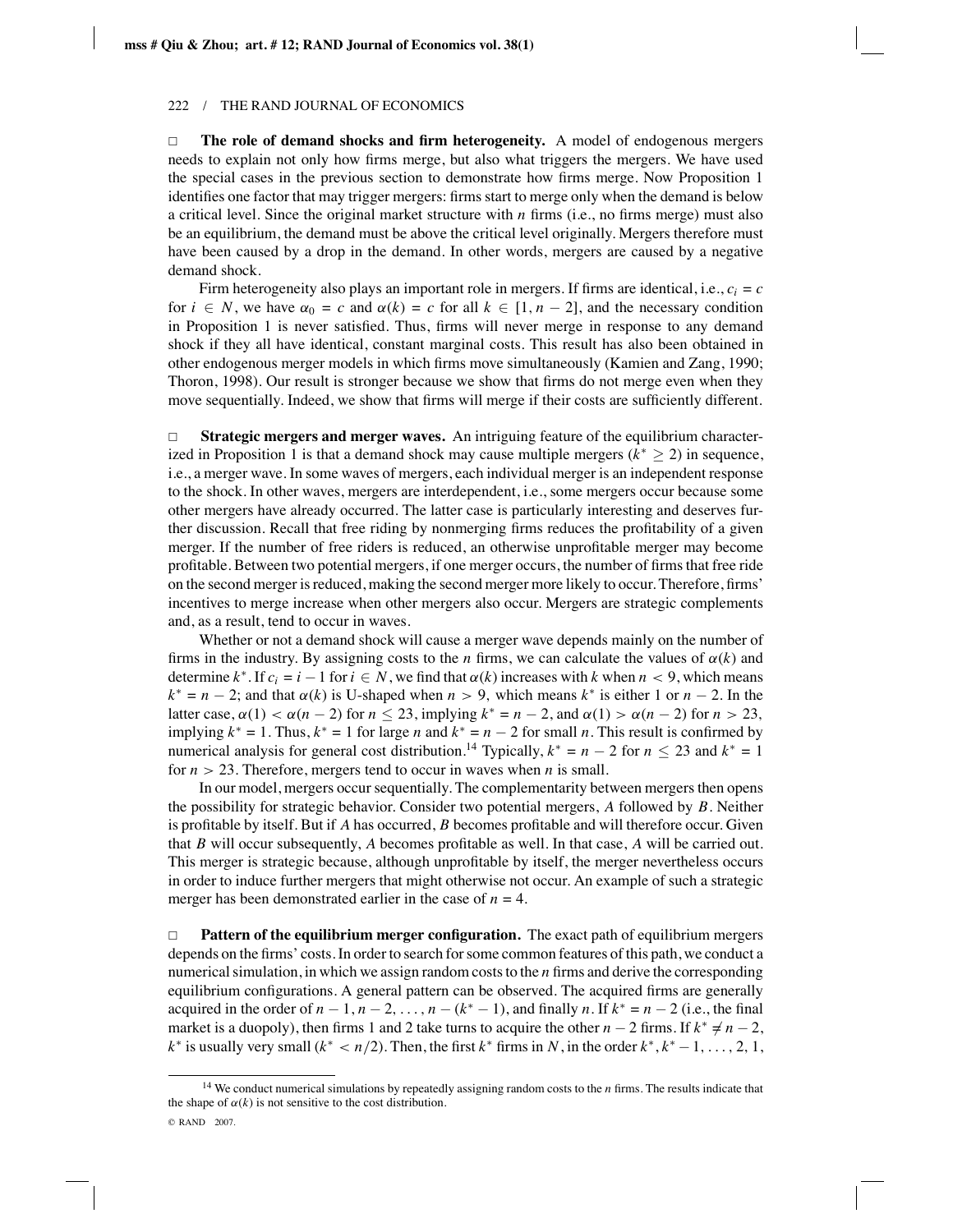take turns to do the acquiring. Notice that a firm does not participate in any two consecutive mergers and a firm does not acquire any other firm before itself being acquired.

 $\Box$  **Production shocks.** The discussion so far has focused on demand shocks as a cause for mergers. In fact, the model can accommodate other causes. Recall from Proposition 1 that the condition for mergers to take place is simply  $\alpha$  being lower than  $\alpha^*$ , which is a linear combination of the firms' costs. This condition may be satisfied if  $\alpha$  drops while  $\alpha^*$  does not change, which corresponds to a demand shock. The condition may also be satisfied if  $\alpha$  does not change but  $\alpha^*$  increases. This would be the case if there is a negative supply shock that increases some or all firms' costs. Hence, regardless of demand or supply shocks, firms start to merge only when business becomes tougher. The conclusion that negative supply shocks may trigger mergers is also supported by empirical evidence.<sup>15</sup>

#### **6. Concluding remarks**

 In this study, we present a model of endogenous mergers and analyze their dynamic process. The equilibrium demonstrates that a negative demand shock may cause a merger wave and that some mergers may occur for strategic reasons.

Although entry and exit are assumed away in our model, they can be incorporated. As is evident from the expression of  $\alpha^*$ , exit of a firm reduces *n*, which tends to lower  $\alpha^*$ . As a result, the necessary condition ( $\alpha < \alpha^*$ ) is further relaxed and mergers will not occur. On the other hand, entry by one or several new firms may make it more or less likely for the condition to be satisfied.<sup>16</sup> Thus, we conjecture that the exit of existing firms tends to stabilize the market structure (i.e., make mergers less likely), while the entry of new firms has the potential to change the market structure dramatically through a merger wave.

Demand and costs are assumed to be linear mainly for tractability. As has been pointed out by Perry and Porter (1985) and Cheung (1992), relaxing these assumptions may affect some quantitative results in exogenous mergers, where the equilibrium is derived by comparing firms' profits before and after a designated merger. In endogenous mergers, however, the comparison focuses mainly on each firm's profit from merging with different partners. This comparison is less sensitive to the linearity assumptions, so the qualitative conclusions of this study probably will not change when general demand and cost functions are used. Nevertheless, it would be interesting to demonstrate this.

In our model, we assume that the merger stage ends whenever a merger proposal is rejected. This assumption seems strong. Nevertheless, our results should continue to hold when the assumption is relaxed. We have analyzed an alternative game, in which a rejection does not end the merger stage and another proposer will be chosen among the remaining firms. In the cases of  $n = 3, 4, 5$  and 6, we can show that the equilibrium merger configurations are the same as in our original model. Following the analysis of these cases, we argue that the same result holds for a general *n*. Detailed proofs are available on the authors' website.<sup>17</sup>

<sup>&</sup>lt;sup>15</sup> Jensen (1993) suggested that the consolidation in many industries can be traced to increased input prices caused by the oil shocks of the 1970s. An example is the merger wave in the oil and petroleum industry discussed in the Introduction (*The Economist*, November 22, 2001, p. 60).

<sup>&</sup>lt;sup>16</sup> For example, in  $N = \{1, 2, 3, 4\}$ , entry by a firm whose cost is below  $c_2$  or greater than  $c_4$  may trigger mergers, while exit by firm  $\overline{3}$  or entry by one or more firms whose costs are between  $c_2$  and  $c_4$  will not trigger any mergers.

<sup>17</sup> The address is www.business.hku.hk/∼wzhou/supplement.pdf.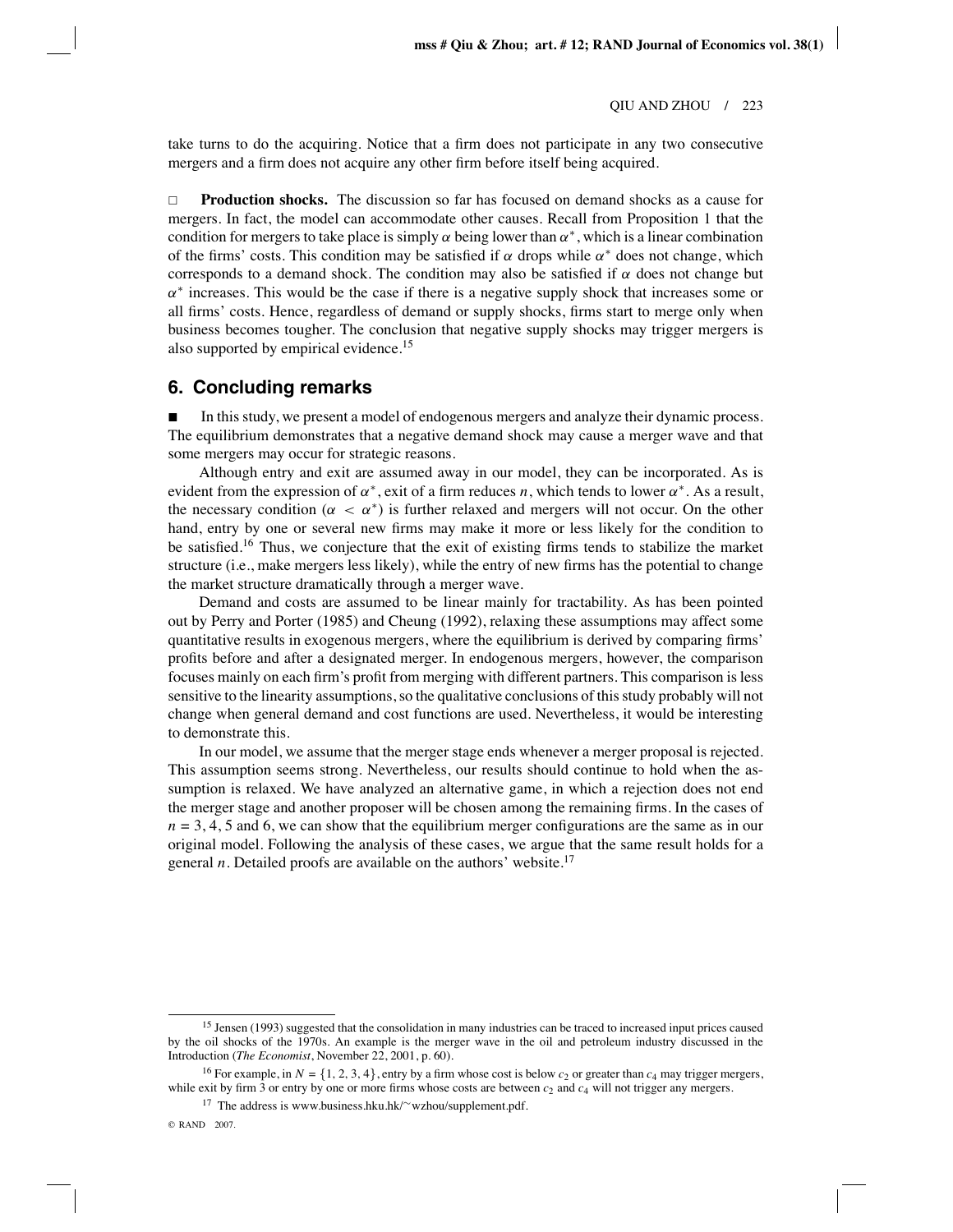#### **Appendix**

- Proofs of Lemmas 1–6 and Proposition 1 follow. The following notations are used in the proofs:
	- $\sigma_i$ : *i*'s strategy
	- σ∗ *<sup>i</sup>* : *i*'s optimal strategy
	- $w_i^{\sigma_i}$ : *i*'s expected payoff when its strategy is  $\sigma_i$  (given other firms' strategies)
	- $\alpha \leq \alpha'$ :  $\alpha$  is slightly below  $\alpha'$ 
		- $\alpha_k^M$  : value of  $\alpha$  below which exactly *k* mergers occur in *M*

*Proof of Lemma 1.* Suppose  $M \setminus M' = \{j\}$ . Then, for all  $i \in M', q_i^M = (\alpha + C_M)/(m + 1) - c_i < [(\alpha + C_M - c_j)/m]$  $c_i = q_i^{M'}$  because  $(\alpha + C_M)/(m + 1) - c_j = q_j^M > 0$ . Thus,  $\pi_i^M < \pi_i^{M'}$ . If  $M \setminus M'$  contains more than one firm, the same inequality continues to hold because  $M'$  can be reached by consecutively removing firms, one at a time, from M. *Q.E.D.*

*Proof of Lemma 2.* (i) If *j* rejects the proposal, the merger stage ends and *j*'s payoff is  $\pi_j^M$ . If *j* accepts the offer, *j*'s payoff is *T* if *j* is the acquiree  $(i < j)$  and  $v_j^{M\setminus i} - T$  if *j* is the acquirer  $(i > j)$ .

(ii) Conditional on *j* accepting the offer, firm *i* sets *T* as low as possible if *i* is the acquirer  $(i < j)$ , so  $T = \pi_j^M$ . If *i* is the acquiree  $(i > j)$ , firm *i* sets *T* as high as possible, so  $T = v_j^M \dot{ }^i - \pi_j^M$ . *Q.E.D.* 

*Proof of Lemma 3.*  $u_i^{M,i+j} = v_i^{M\setminus j} - \pi_j^M < v_i^{M\setminus j}$ *<sup>i</sup>* . *Q.E.D.*

*Proof of Lemma 4.* (i)  $u_k^{M,i+k} = \pi_i^{M \setminus k} - \pi_i^M = [(\alpha + C_M - c_k)/m - c_i]^2 - [(\alpha + C_M)/(m + 1) - c_i]^2$ . Then, keeping  $C_M$  constant,<sup>18</sup>  $\partial u_k^{M,i+k}/\partial c_i = 2q_i^M - 2q_i^{M/k}$ , which is negative by Lemma 1. This means  $u_k^{M,i+k} > u_k^{M,j+k}$  for  $i < j$ .

(ii) Note

$$
u_i^{M,i+k} - u_i^{M,i+j} = (\pi_i^{M \setminus k} - \pi_k^{M}) - (\pi_i^{M \setminus j} - \pi_j^{M})
$$
  
=  $(\pi_j^{M} - \pi_k^{M}) - (\pi_i^{M \setminus j} - \pi_i^{M \setminus k})$   
=  $(c_k - c_j) \left\{ (q_j^{M} + q_k^{M}) - \frac{1}{m} (q_i^{M \setminus j} + q_i^{M \setminus k}) \right\}.$  Q.E.D.

*Proof of Lemma 5*. Because  $i + j$  is the only profitable merger in *M*, for  $k \in M \setminus \{i, j\}$ , its optimal strategy is "pass," denoted as *P*. Firm *i*'s strategy set includes "pass" and "propose to *j*," denoted as  $R(j)$  and so  $\sigma_i \in \{P, R(j)\}$ . Similarly,  $\sigma_j \in \{P, R(i)\}\$ . If  $\sigma_j = P$ , *i*'s expected payoff is  $\pi_i^M$  if  $\sigma_i = P$ , denoted as  $w_i^P = \pi_i^M$ . Similarly,  $w_i^{R(j)} = u_i^{M,i+j}$ , which is greater than  $\pi_i^M$  by  $\Delta \pi_{i,j}^M > 0$ , so  $\sigma_i^* = R(j)$ . If, on the other hand,  $\sigma_j$  $w_i^{R(j)} = (1/2)(\pi_i^M + u_i^{M,i+j}) > \pi_i^M$ , so again  $\sigma_i^* = R(j)$ . That is, proposing to j is i's dominant strategy. Similarly, proposing to *i* is *j*'s dominant strategy. *Q.E.D.*

*Proof of Lemma 6*. If there is no further merger,  $v_{\text{min}\{i,j\}}^M = \pi_i^{M\setminus j}$ . Using the Cournot profits,

$$
\Delta \pi_{i,j}^M = \pi_i^{M \setminus j} - \pi_i^M - \pi_j^M = \frac{q_j^M}{m^2(m+1)} \theta,
$$

 $\text{where } θ = (m-1)(m+1)^2c_j - 2m(m+1)c_i - (α + C_M)(m^2 - 2m - 1).$  As a result, Δ $π^M_{i,j} ≥ 0$  if and only if  $θ ≥ 0$ , which is equivalent to  $\alpha \leq \alpha_{i,j}^M$ . Q.E.D.

 $\Box$  **Three firms.**  $N = \{1, 2, 3\}$  and  $\alpha_0 = 5$ . By Assumption 2, there can be at most one merger, which may be  $1 + 2$ , 1 + 3 or 2 + 3. From Lemma 6,  $α_{1,2}^N$  = 13,  $α_{1,3}^N$  = 29,  $α_{2,3}^N$  = 17. For 17 < α ≤ 29, 1 + 3 is the only profitable merger and therefore the unique equilibrium (Lemma 5).

For 13  $\lt \alpha \leq 17$ , there are two profitable mergers: 1 + 3 and 2 + 3. Both involve firm 3. By Lemma 4(i),  $u_3^{N,1+3} > u_3^{N,2+3}$ , so  $\sigma_3^* = R(1)$ .  $\sigma_1, \sigma_2 \in \{P, R(3)\}$ . By Lemma 3,  $v_1^{N\setminus 3} > u_1^{N,1+3}$  and  $v_2^{N\setminus 3} > u_2^{N,2+3}$ . Consider firm 2's optimal strategy. If  $\sigma_1 = R(3)$ ,  $w_2^P = v_2^{N\backslash 3}$  and  $w_2^{R(3)} = (1/3)u_2^{N\backslash 2+3} + (2/3)v_2^{N\backslash 3} < w_2^P$ , so  $\sigma_2^* = P$ . If  $\sigma_1 = P$ ,  $w_2^P = v_2^{N\setminus 3}$  and  $w_2^{R(3)} = (1/2)u_2^{N,2+3} + (1/2)v_2^{N\setminus 3} < w_2^P$ , so  $\sigma_2^* = P$ . Therefore,  $\sigma_2^* = P$  regardless of  $\sigma_1$ . Given this,

<sup>&</sup>lt;sup>18</sup> Our purpose is to compare  $u_k^{M,i+k}$  with  $u_k^{M,j+k}$ , which is accomplished by switching *i* and *j* in *M*. Therefore,  $C_M$ remains constant when *ci* changes. © RAND 2007.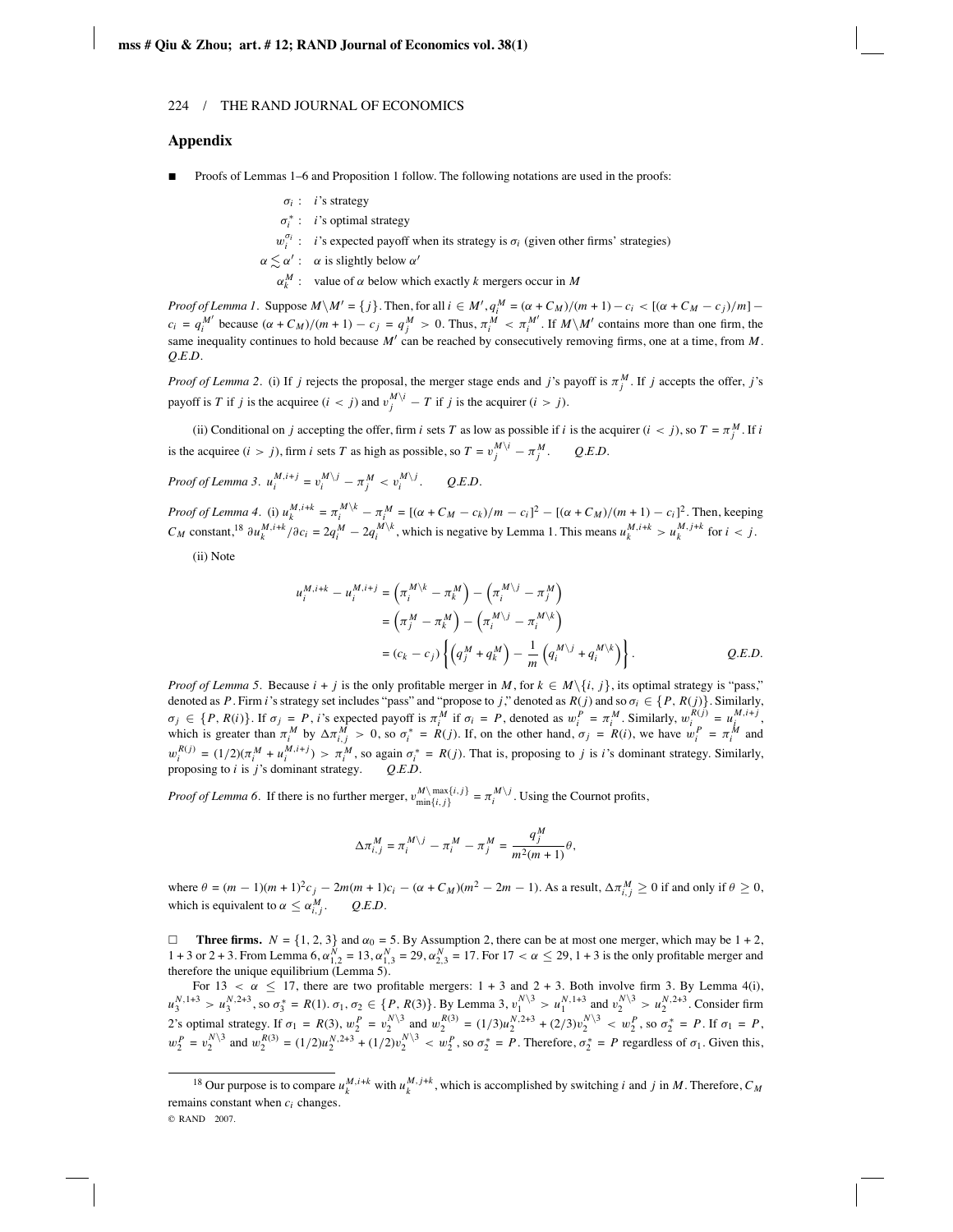$w_1^P = \pi_1^N$  and  $w_1^{R(3)} = u_1^{N,1+3} > \pi_1^N$ , so  $\sigma_1^* = R(3)$ . The strategy profile of the three firms,  $(R(3), P, R(1))$ , leads to a unique equilibrium merger of  $1 + 3$ .

For  $\alpha \le 13$ , all three mergers are profitable.  $v_3^{N \setminus 2} > u_3^{N,1+3} > u_3^{N,2+3} > \pi_3^N$ , so  $\sigma_3 \in \{P, R(1)\}$ . If  $(38 + 8\sqrt{10})/9 \approx$  $6.9 < \alpha \le 13$ ,  $v_1^{N\backslash 3} > u_1^{N,1+3} > u_1^{N,1+2}$  and  $v_2^{N\backslash 3} > u_2^{N,1+2} > u_2^{N,2+3}$ , so  $\sigma_1 \in \{P, R(3)\}$  and  $\sigma_2 \in \{P, R(1)\}$ . Given 2 and 3's possible strategies,  $w_1^P = \pi_1^N$  and  $w_1^{R(3)} > \pi_1^N$ , so  $\sigma_1^* = R(3)$ . Given  $\sigma_1^*, \sigma_2^* = P$  and  $\sigma_3^* = R(1)$ . The unique equilibrium is  $1 + 3$ .

When  $\alpha \leq 6.9, u_2^{N,1+2} > \max\{v_2^{N\setminus 3}, u_2^{N,2+3}\},$  so  $\sigma_2^* = R(1)$ .

For  $33/5 < \alpha \le 6.9$ ,  $v_1^{N\backslash 3} > u_1^{N,1+3} > u_1^{N,1+2}$ . Given  $\sigma_2^*$ , we have  $\sigma_1^* = R(3)$  regardless of  $\sigma_3$ . Given  $\sigma_1^*$  and  $\sigma_2^*$ ,  $w_3^P = (1/2)(\pi_3^N + v_3^{N/2})$  and  $w_3^{R(1)} = (1/3)(u_3^{N,1+3} + \pi_3^N + v_3^{N/2}) > w_3^P$ , so  $\sigma_3^* = R(1)$ . The resulting equilibrium merger configuration is 1 + 3 with probability 2/3 and 1 + 2 with probability 1/3.

Finally, for  $\alpha_0 \le \alpha \le 33/5$ ,  $\max\{v_1^{N\setminus 3}, u_1^{N,1+2}\} > u_1^{N,1+3}$ , so  $\sigma_1 \in \{P, R(2)\}$ . Given  $\sigma_2^* = R(1)$ , we have  $\sigma_3^* = P$ regardless of  $\sigma_1$ . Then,  $\sigma_1^* = R(2)$ . The unique equilibrium is 1 + 2.

The above analysis shows the general procedure of deriving the equilibrium when there are several profitable mergers. We first determine a firm's optimal choice of target if it proposes a merger using Lemma 4 and similar preferences in other situations. Each firm's strategy then comes down to a choice between passing and proposing to the target. The equilibrium is found by analyzing each firm's best response to various combinations of other firms' strategies.

 $\Box$ **Five firms.**  $N = \{1, 2, 3, 4, 5\}$ . If there is any merger, the acquiree must be 2, 3, 4 or 5 in the first round. If 2 is acquired (by 1) in the first round, we can show (following the analysis of the four-firm case) the further round mergers are  $3 + 4 \Rightarrow 1 + 5$  for  $\alpha \in (43, 58]$ . Consequently,  $\Delta \pi_{1,2}^N = v_1^{N\setminus 2} - \pi_1^N - \pi_2^N = (1/9)(4\alpha - 45) > 0$  in that range of  $\alpha$ , in which  $v_1^{N\setminus 2} = v_1^{\{1,3,4,5\}} = v_1^{\{1,3,5\}} = (1/2)(\pi_1^{\{1,3\}} + \pi_1^{\{1,3,5\}} - \pi_5^{\{1,3,5\}})$ . Similarly, if 3 is acquired in the first round, the further round mergers are  $2 + 4 \Rightarrow 1 + 5$  in *N*\3 for  $\alpha \in (44, 59]$ . If 4 is acquired in the first round, the further round mergers are  $2 + 3 \Rightarrow 1 + 5$  for  $\alpha \in (44, 59]$ . The first-round mergers in both cases are also verified to be profitable. If 5 is acquired in the first round, then, as shown in the four-firm case, there will be no further mergers for  $\alpha > 44$ . But given there are no further mergers, the first-round merger is unprofitable for  $\alpha > 44$ .

In summary, for  $44 < \alpha \le 59$ , there are six merger configurations: (a)  $1+2 \Rightarrow 3+4 \Rightarrow 1+5$ ; (b)  $1+3 \Rightarrow 2+4 \Rightarrow 1+5$ ;  $(c)$  2 + 3  $\Rightarrow$  2 + 4  $\Rightarrow$  1 + 5; (d) 1 + 4  $\Rightarrow$  2 + 3  $\Rightarrow$  1 + 5; (e) 2 + 4  $\Rightarrow$  2 + 3  $\Rightarrow$  1 + 5; (f) 3 + 4  $\Rightarrow$  2 + 3  $\Rightarrow$  1 + 5. All are profitable. <sup>19</sup> Now consider the firms' preferences of the first-round mergers. In the three first-round mergers in which it would participate [(a), (b) and (d)], firm 1 realizes the largest profit in (d):  $u_1^{N,1+4} > u_1^{N,1+3} > u_1^{N,1+2}$ . Therefore,  $\sigma_1 \in \{P, R(4)\}$  in the first round. Similarly, we find  $\sigma_2, \sigma_3, \sigma_4 \in \{P, R(1)\}$ . As a result,  $\sigma_1^* = R(4)$ . Given this,  $\sigma_2^* = \sigma_3^* = P$  because  $v_i^N = v_i^{N \setminus 4} > u_i^{N, 1+i}$  for  $i = 2, 3$ . Finally, given 1, 2 and 3's strategies,  $\sigma_4^* = R(1)$ .

The above analysis shows that, if there is a first-round merger, there will be no further mergers for  $\alpha > 59$ . We also know that the most profitable single merger in *N* is  $1 + 5$  with  $\alpha_{1,5}^N = 31.1$ . Hence, there is no merger at all for  $\alpha > 59$ , and there is a unique merger configuration of  $1 + 4 \Rightarrow 2 + 3 \Rightarrow 1 + 5$  for  $44 < \alpha \leq 59$ .<sup>20</sup>

□ **Six firms.**  $N = \{1, 2, 3, 4, 5, 6\}$ . We can show that  $\alpha_1^N = 38.26$ ,  $\alpha_2^N = 40.43$ , and  $\alpha_3^N = 45.57$ . If there are four mergers with firm *i* being acquired in the first round, then the remaining five firms wi when  $\alpha \lesssim \alpha_3^{N\setminus i}$ . It turns out that  $\alpha_3^{N\setminus 3} = \alpha_3^{N\setminus 4} = \alpha_3^{N\setminus 5} = 74$  while  $\alpha_3^{N\setminus 2} < 74$  and  $\alpha_3^{N\setminus 6} < 74$ . So when  $\alpha > 74$ , there are no mergers. When  $\alpha \lesssim 74$ , the only possible configuration involves 3, 4 or 5 being acquired in the first round. From now on, assume  $\alpha = 74$  and focus only on the firms' first-round strategies.

Clearly,  $\sigma_6^* = P$ . Analysis of the other firms' preferences leads to  $\sigma_1$ ,  $\sigma_2$ ,  $\sigma_3 \in \{P, R(5)\}$  and  $\sigma_4$ ,  $\sigma_5 \in \{P, R(2)\}$ . The acquiree will then be either 4 or 5. Because  $u_1^{N,1+5} < v_1^{N\setminus 5}$  (Lemma 3) and  $u_1^{N,1+5} < v_1^{N\setminus 4}$ , we have  $\sigma_1^* = P$ . Similarly,  $\sigma_3^* = P$ . As a result, the only possible mergers are now 2 + 4 and 2 + 5 a Given  $\sigma_1^*, \sigma_2^*, \sigma_3^*$ , we have  $w_4^P = v_4^{N \setminus 5}$  regardless of  $\sigma_5$ , and  $w_4^{R(2)} = (1/2)u_4^{N,4+2} + (1/2)v_4^{N \setminus 5}$  if  $\sigma_5 = P$  and  $w_4^{R(2)} =$  $(1/3)u_4^{N,4+2} + (2/3)v_4^{N\setminus 5}$  if  $\sigma_5 = R(2)$ . Furthermore,  $u_4^{N,4+2} > v_4^{N\setminus 5}$ , so  $\sigma_4^* = R(2)$ . Finally,  $w_5^P = (1/2)\pi_5^N + (1/2)v_5^{N\setminus 4}$ and  $w_5^{R(2)} = (1/3)(u_5^{N,2+5} + \pi_5^N + v_5^{N\setminus 4}) > w_5^P$ , so  $\sigma_5^* = R(2)$ . Given the unique equilibrium strategies, the first-round merger is  $2 + 4$  with probability  $1/3$  and  $2 + 5$  with probability  $2/3$ . <sup>21</sup>

*Proof of Proposition 1*. Suppose there are  $k \leq n - 2$ ) rounds of mergers in *N*. Denote the set of remaining firms after *k* rounds of mergers as  $X \subset N$ . Then  $x \equiv |X| = n - k$ . The last round merger must be  $i + j$  for some  $i \in X, j \in N \setminus X$ 

<sup>21</sup> For general cost distributions, we find that all the above inequalities are valid except that (a) sometimes  $3$ 's most preferred target is 2 instead of 5; and (b) sometimes  $u_4^{N,4+2} < v_2^{N\setminus 5}$ . In the first case,  $\sigma_3^* = P$ ; in the second case,  $\sigma_4^* = P$ , leading to a unique first-round merger of  $2 + 5$ . © RAND 2007.

<sup>&</sup>lt;sup>19</sup> When 58  $\lt \alpha \leq 59$ , (a) is not profitable. But this does not matter, as we show later that it would not be the equilibrium even if it were profitable.

<sup>&</sup>lt;sup>20</sup> The configuration continues to be the unique equilibrium even when the cost distribution is more general, although the range of  $\alpha$  varies depending on the values of the costs.